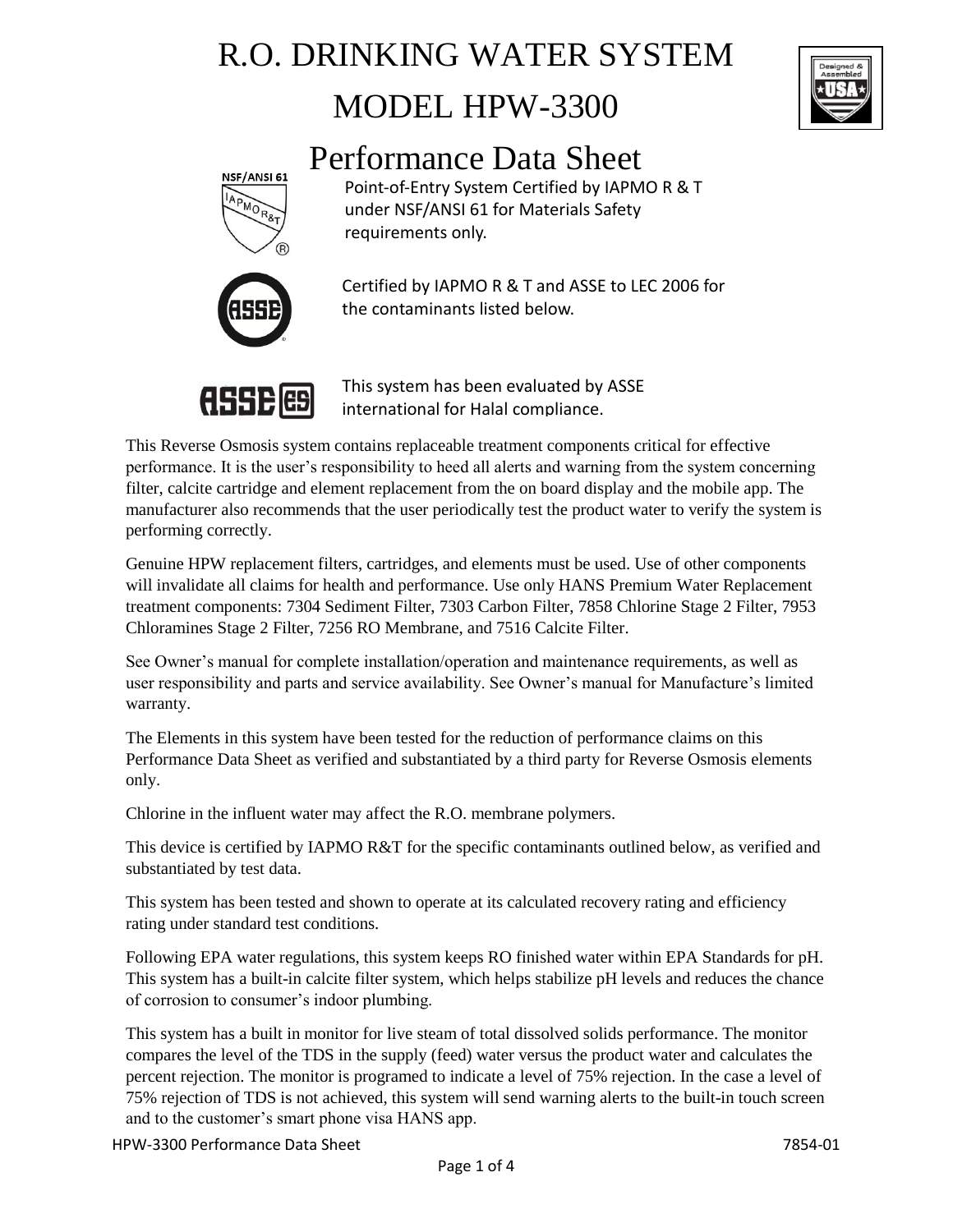## HPW R.O. DRINKING WATER SYSTEM

### MODEL HPW-3300

**REDUCTION PERFORMANCE CLAIMS:** This system has been tested according to LEC 2006 for reduction of the substances listed below. The concentration of the indicated substances in water entering the system was reduced to a concentration less than or equal to the permissible limit for water leaving the system, as specified in LEC 2006. While testing was performed under standard laboratory conditions, actual performance may vary. The IAPMO R&T certification is reviewed annually and retesting is performed every five years, or as needed as determined by the annual review.

| <b>Substances</b>                 | Required Influent<br>Challenge<br>Concentration<br>(mg/L) | Maximum<br>Permissible<br>product water<br>concentration<br>(mg/L) | Average %<br>Reduction |
|-----------------------------------|-----------------------------------------------------------|--------------------------------------------------------------------|------------------------|
| Arsenic (Pentavalent)             | $0.05 \pm 10\%$                                           | 0.010                                                              | 94.43                  |
| Arsenic (Trivalent)               | $0.05 \pm 10\%$                                           | 0.010                                                              | 95.10                  |
| <b>Barium</b><br>(Radium 226/228) | $10.0 \pm 10\%$<br>$(25 \text{ pCi}/1 \pm 10\%)$          | 2.0<br>(0.07)                                                      | 94.26                  |
| Chloroform                        | $0.3 \pm 10\%$                                            | 0.015                                                              | 98.26                  |
| Chromium<br>(Hexavalent)          | $0.30 \pm 10\%$                                           | 0.1                                                                | 92.75                  |
| Fluoride                          | $8.0 + 10\%$                                              | 1.5                                                                | 88.25                  |
| <b>Hardness</b>                   | $300 \pm 10\%$                                            | 75                                                                 | 97.17                  |
| <b>Iron</b>                       | $3 - 5$                                                   | 0.3                                                                | 98.70                  |
| Lead                              | $0.15 \pm 10\%$                                           | 0.005                                                              | 99.35                  |
| Nitrate                           | $27.0 \pm 10\%$                                           | 10.0                                                               | 94.59                  |
| Nitrite                           | $3.0 \pm 10\%$                                            | 1.0                                                                | 85.42                  |
| PFOA and PFOS                     | $0.0015 \pm 20\%$                                         | 0.00007                                                            | 96.32                  |
| TDS                               | $750 \pm 10\%$                                            | 150                                                                | 92.29                  |

### **APPLICATION GUIDELINES / SPECIFICATIONS AND FEATURES**

### **Water Supply Parameters / Operating Limits**

| Max. Working Inlet Pressure      | 80 psig (550 kPa)     |
|----------------------------------|-----------------------|
| Max. Working Pressure after pump | 200 psig (1370 kPa)   |
| Min. Working Inlet Pressure      | 30 psig (206 kPa)     |
| Min. /Max. temperature           | 32°-113° F (0°-45° C) |
| Max. Feed Water pH               | 9                     |
| Min. Feed Water pH               | 6                     |
| Max. T.D.S.                      | 750 ppm               |
| Max. Input Free Chlorine         | 4 ppm                 |
| Mas. Hardness                    | $35$ gpg              |
| Max. Turbidity                   | 1 NTU                 |

### **System Rating / Parameters**

| Daily Production Capacity                    | 3300 gallons    |
|----------------------------------------------|-----------------|
| Rejection Rate (depending on influent water) | 20-40%          |
| Recovery Rating*                             | 60-80%          |
| Efficiency Rating*                           | $60 - 80%$      |
| <b>Storage Capacity</b>                      | 80 gallons      |
| System Weight (Dry)                          | $135$ lb.       |
| System Dimension (+ Storage tank)            | 48" x 31" x 62" |

This system has been tested for the treatment of water containing pentavalent arsenic [also known as  $As(V)$ ,  $As(+5)$ , or arsenate] and trivalent arsenic [also known as  $As(III)$ , As  $(+3)$ , or arsenate] at concentrations of 0.050 mg/L or less. This system reduces pentavalent and trivalent arsenic, but may not remove other forms of arsenic. This system is to be used on water supplies containing a detectable free chlorine residual or on water supplies that have been demonstrated to contain only pentavalent and trivalent arsenic. Treatment with chloramine (combined chlorine) is not sufficient to ensure complete conversion of trivalent arsenic to pentavalent arsenic. Please see the Arsenic Facts section of the Performance Data Sheet for further information.

This system is acceptable for treatment of influent concentrations of no more than 27 mg/L nitrate and 3 mg/L nitrite in combination measured as N and is certified for nitrate/nitrite reduction only for water supplies with a pressure of 50 psi or greater.

For test purposes, barium shall be added to the influent challenge water and shall be analyzed in the influent challenge water and product water. The reduction of radium is not concentrationdependent; therefore, barium shall be added at 10 mg/L with a maximum product water level of 2.0 mg/L. Barium is used as a surrogate based on its relationship with radium on the periodic table and the difficulty in using radium for routine testing.

Do not use with water that is microbiologically unsafe or of known quality without adequate disinfection before or after the

> system. This reverse osmosis system contains replaceable treatment

components, critical for the effective reduction of total dissolved solids and that product water shall be tested periodically for pH, nitrate, nitrite, and arsenic.

- Recovery Rating means the percentage of the influent water to the membrane portion of the system that is available to the user as R/O treated water when the system is operated without a storage tank or when the storage tank is bypassed.
- Efficiency rating means the percentage of the influent water to the system that is available to the user as R/O treated water under operation conditions that approximated typical daily usage.
- Production values based on  $77^{\circ}F(25^{\circ}C)$ , 550 ppm municipal tap water at 75 psi inlet. The product water shall be tested regularly to verify that the system is performing properly. Testing can be accomplished by contacting the service company that installed your R/O system or an authorized dealer.

See Owner's Manual for filter replacement frequency instructions. Owner's Manual can be found at: *<https://hanspremiumwater.com/>* or the California State Water Resources Control Board's internet Web site at *www.waterboards.ca.gov.*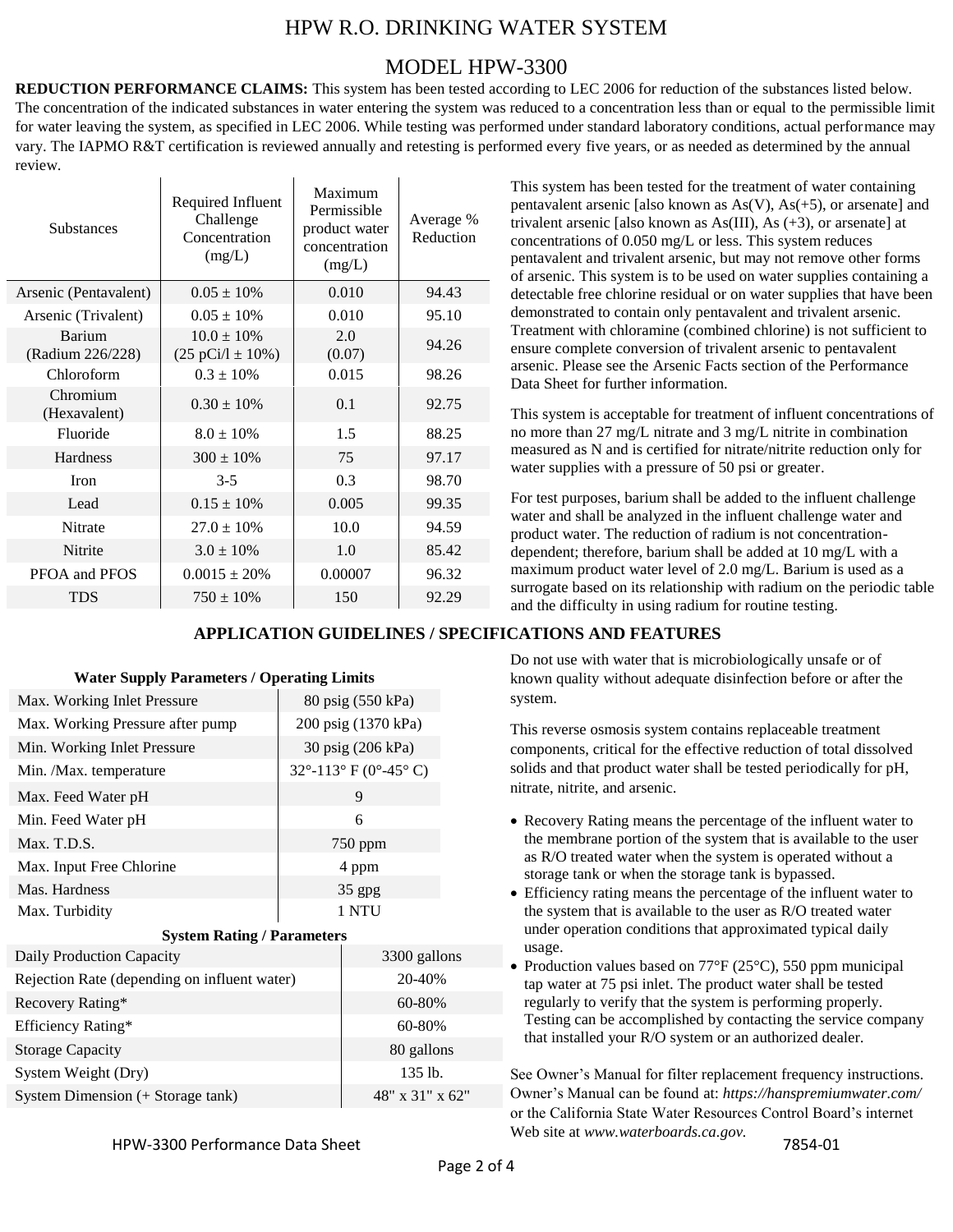## **ADDITIONAL STATE OF IOWA INFORMATION**

## FOR IOWA USE ONLY

(Signatures required prior to sale only in lowa and signed sheet to be retained by seller for two years.)